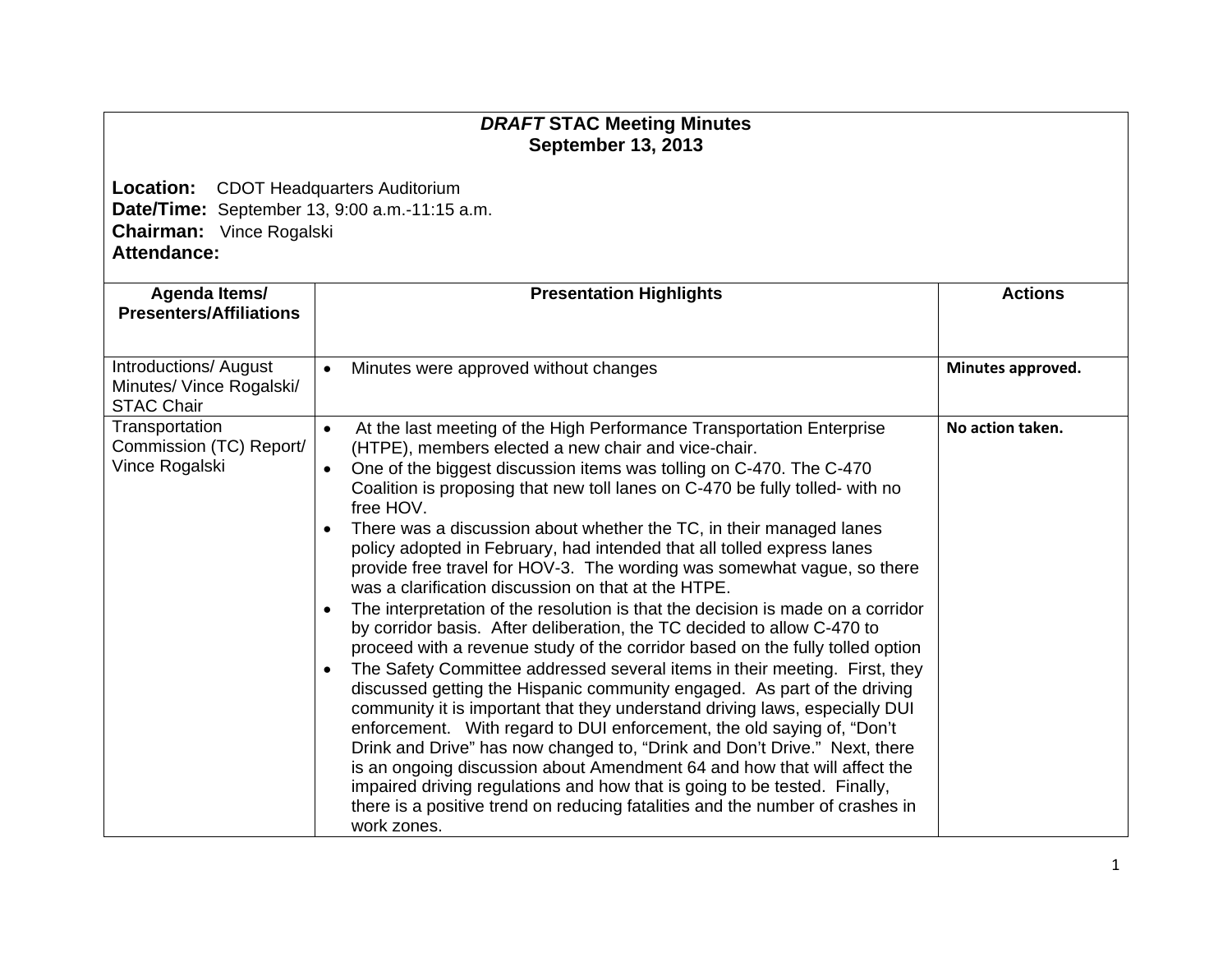|                                                                                                                                                               | The TC also had a workshop on RAMP and discussed several issues such<br>as: the handling of surplus and shortfalls, range of match percent,<br>devolution, input from MPOs and TPRs, and coordination with DOLA and<br>federal lands.<br>Applicants for the Federal Lands Access Program (FLAP) include Estes<br>Park, Boulder County, State of Colorado, Aspen, Gunnison County, Eagle<br>County, and Rio Blanco County. Previously, the federal lands program had<br>no matching requirement, however, a match is now required for the<br>program. Now the question becomes are those communities with grant<br>applications going to be able/willing to produce the newly required match.<br>The TC began discussions on the FY 15 budget.                                                                                                                                                                                                                                                                                                                                                                                                                                                                                                                                                                                                                                                                                                                                                                                                                                                                                                                                                                                                                                            |                  |
|---------------------------------------------------------------------------------------------------------------------------------------------------------------|------------------------------------------------------------------------------------------------------------------------------------------------------------------------------------------------------------------------------------------------------------------------------------------------------------------------------------------------------------------------------------------------------------------------------------------------------------------------------------------------------------------------------------------------------------------------------------------------------------------------------------------------------------------------------------------------------------------------------------------------------------------------------------------------------------------------------------------------------------------------------------------------------------------------------------------------------------------------------------------------------------------------------------------------------------------------------------------------------------------------------------------------------------------------------------------------------------------------------------------------------------------------------------------------------------------------------------------------------------------------------------------------------------------------------------------------------------------------------------------------------------------------------------------------------------------------------------------------------------------------------------------------------------------------------------------------------------------------------------------------------------------------------------------|------------------|
| <b>Federal and State</b><br>Legislative Update/Kurt<br>Morrison<br>& Herman<br>Stockinger/CDOT<br>Office of Policy &<br><b>Government Relations</b><br>(OPGR) | Federal transportation spending is set to run out on October 1. If Congress<br>$\bullet$<br>fails to come up with a new spending bill, or generate a temporary solution,<br>there will a government shutdown. House Democrats are trying to do a<br>clean resolution, while a number of House Republicans are attempting to tie<br>the spending bill to the defunding of the Affordable Care Act.<br>There is now a timeframe for MAP-21 reauthorization. It is expected that a<br>$\bullet$<br>draft bill will come out of the House Transportation and Infrastructure<br>Committee at some point in the fall. The hope is to get a bill through<br>Congress to make the September 30, 2014 expiration date for MAP-21.<br>Next week, Kurt will be traveling to Washington D.C. for an AASHTO<br>reauthorization committee meeting. AASHTO is starting to put together<br>recommendations for reauthorization.<br>The results from the Tiger 5 grant round were announced. CDOT received<br>\$10 million for the Eisenhower-Johnson Tunnel fire suppression system.<br>The City of Windsor was also awarded \$2.7 million for railroad noise<br>reduction project.<br>There were a few developments statewide which will affect the composition<br>$\bullet$<br>of the Joint Budget Committee (JBC). First, Representative Claire Levy<br>from Boulder will be leaving the Legislature to chair the Colorado Center on<br>Law and Policy. This leaves a vacancy for what would have been the<br>chairmanship of the JBC. Also, the results of the two recall elections have<br>left a vacancy for the President of Senate. Any time there is a vacancy in<br>leadership it's typical that members fall out of the JBC. It is possible that<br>one-third of the JBC will be new members. | No action taken. |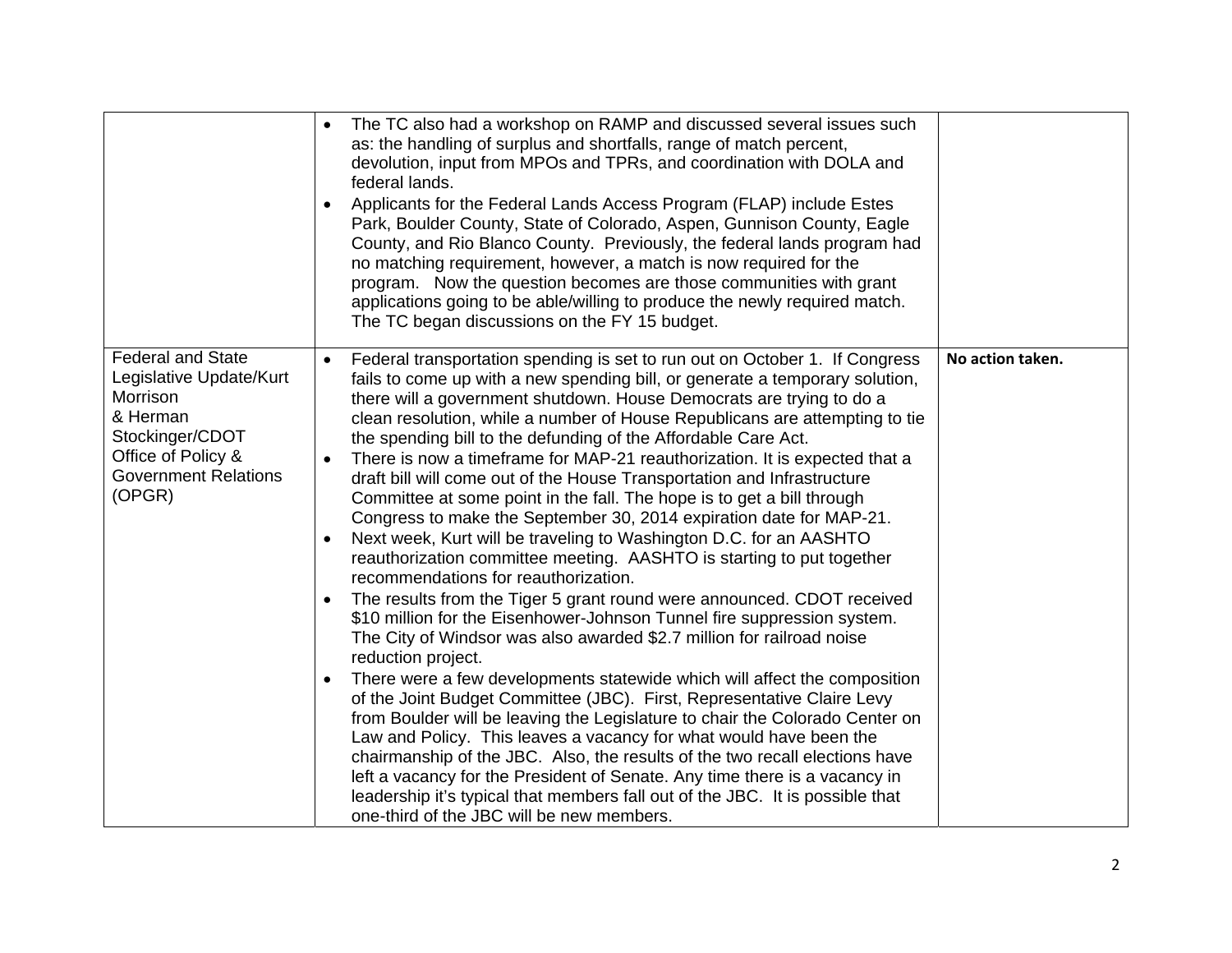|                                                                       | The Transportation Legislative Review Committee (TLRC) finished their last<br>$\bullet$<br>field hearing yesterday. There were a total of ten meetings, four of which<br>were concluded last week.<br>Herman Stockinger provided STAC members with an update on MPACT 64.<br>The group continues to have monthly meetings. Business leaders decided<br>to push back polling now that they know education is on the ballot. They<br>have decided to wait until after the election in November to do polling.<br>CDOT had intended to give the project lists generated by the TPRs to<br>MPACT 64 at the end of August. However, since the polling has been<br>pushed back those project lists have not yet been given to MPACT 64.<br>Once the RAMP list is finalized in October, the lists can be modified to<br>reflect projects funded through RAMP.<br>Herman asked STAC if they were interested in having Jim Gunning with the<br>$\bullet$<br>Metro Mayor's Caucus and MPACT 64 come to an upcoming STAC<br>meeting.<br>o Vince indicated that, due to the high volume of questions regarding<br>MPACT 64, a presentation from Jim is a good idea.<br>Wayne Williams also suggested talking with candidates who will be<br>running for office at the same time as the potential ballot initiative<br>before they solidify their position on the issue.<br>John Cater added that with the gas tax, FHWA will still be in an operational<br>mode and won't be "shut down". John also informed STAC that FHWA is<br>working with CDOT in securing emergency relief funding for flooding. |                                                                          |
|-----------------------------------------------------------------------|--------------------------------------------------------------------------------------------------------------------------------------------------------------------------------------------------------------------------------------------------------------------------------------------------------------------------------------------------------------------------------------------------------------------------------------------------------------------------------------------------------------------------------------------------------------------------------------------------------------------------------------------------------------------------------------------------------------------------------------------------------------------------------------------------------------------------------------------------------------------------------------------------------------------------------------------------------------------------------------------------------------------------------------------------------------------------------------------------------------------------------------------------------------------------------------------------------------------------------------------------------------------------------------------------------------------------------------------------------------------------------------------------------------------------------------------------------------------------------------------------------------------------------------------------------------------------------------------|--------------------------------------------------------------------------|
| <b>Capital Development</b><br>Committee (CDC) FY<br>2014-2015 Request | The Capital Development Committee (CDC) is a year round committee of<br>$\bullet$<br>the state legislature which is charged with identifying capital projects for<br>funding from the state budget. Typically, projects include facilities, office<br>buildings, correctional facilities, etc. CDOT is now requesting CDC funds<br>because the fund has returned to health. CDOT is requesting \$1.6 million<br>for capital improvements on the Hanging Lake Tunnel.<br>STAC moved to recommend the TC submit the request to the CDC.                                                                                                                                                                                                                                                                                                                                                                                                                                                                                                                                                                                                                                                                                                                                                                                                                                                                                                                                                                                                                                                      | <b>STAC motion to</b><br>recommend TC<br>submittal of request to<br>CDC. |
| Policy Directive 14/<br>Michelle Scheuerman                           | PD 14 guides the development of the statewide plan and program<br>$\bullet$<br>distribution. In developing PD 14, CDOT wanted to ensure that they were in<br>alignment with the MAP-21 national goals, take into consideration other<br>efforts at CDOT, such as asset management, and also the other multi-                                                                                                                                                                                                                                                                                                                                                                                                                                                                                                                                                                                                                                                                                                                                                                                                                                                                                                                                                                                                                                                                                                                                                                                                                                                                               | No action taken.                                                         |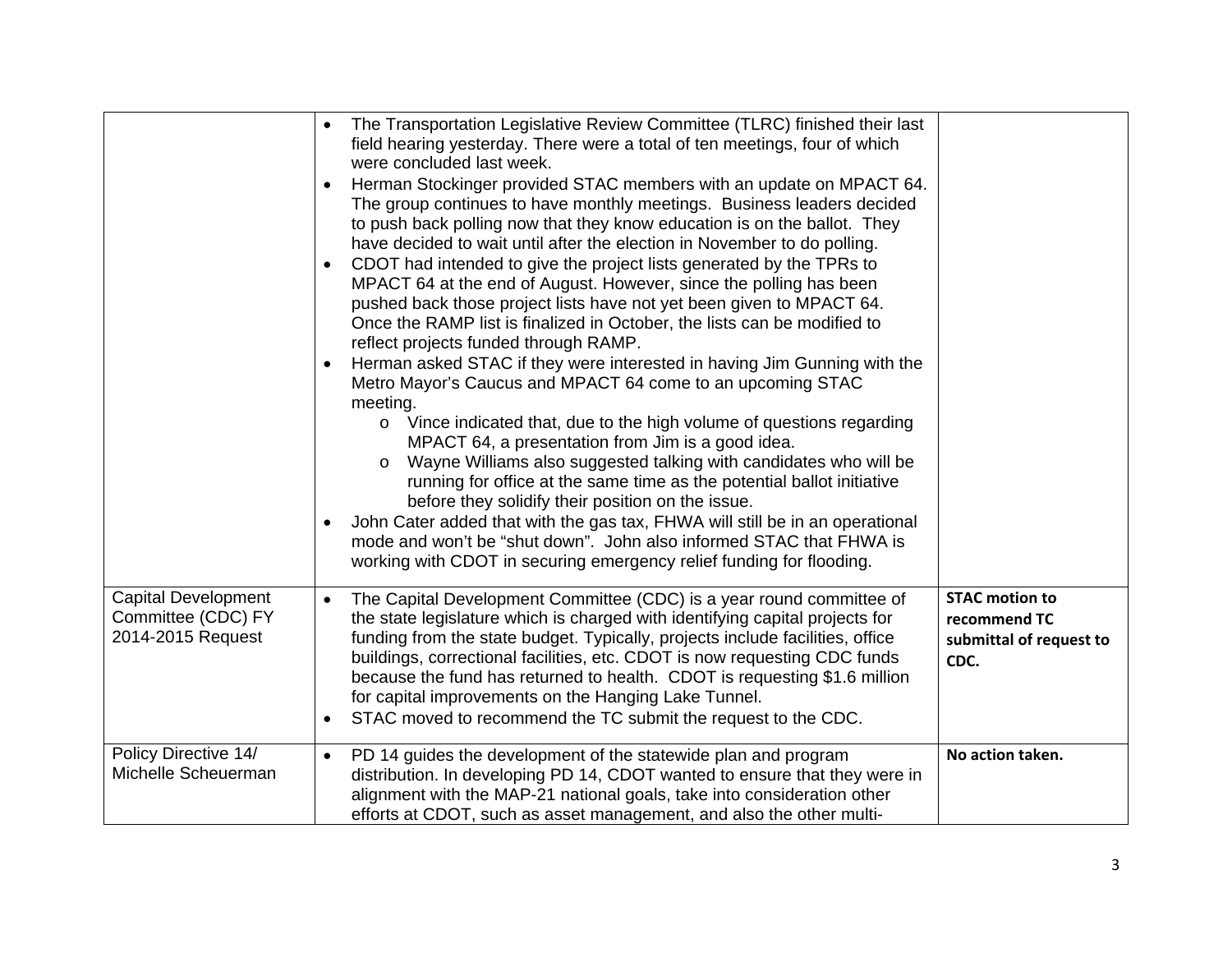|                                                                      | modal plans. This is the first time CDOT has a transit performance measure<br>and objectives in PD 14.<br>Michelle gave an overview of the informational items which pertain to PD 14<br>that were included in the STAC packet (next steps and comparison matrix).<br>Michelle urged members to review those materials and contact her with<br>comments, suggested changes or questions. Michelle also noted that<br>CDOT will provide STAC members with a fully revised version as the<br>process moves forward.<br>In October there will be a joint Statewide Plan Committee and Asset<br>$\bullet$<br>Management Committee meeting to talk about drivability, performance<br>measures and objectives. CDOT will then provide STAC with a revised<br>version before it's brought to a TC workshop in November, with final<br>adoption occurring in December.<br>Wayne asked about the timeframe for filling in the percentages.<br>Michelle indicated during the September Statewide Plan Committee<br>meeting there will be a discussion of program delivery and<br>aspirational goals. In October, after the discussion on drivability, the<br>percentages will be filled in and provided to STAC. |                  |
|----------------------------------------------------------------------|--------------------------------------------------------------------------------------------------------------------------------------------------------------------------------------------------------------------------------------------------------------------------------------------------------------------------------------------------------------------------------------------------------------------------------------------------------------------------------------------------------------------------------------------------------------------------------------------------------------------------------------------------------------------------------------------------------------------------------------------------------------------------------------------------------------------------------------------------------------------------------------------------------------------------------------------------------------------------------------------------------------------------------------------------------------------------------------------------------------------------------------------------------------------------------------------------------|------------------|
| Asset Management and<br>Program Distribution/<br>Debra Perkins-Smith | The STAC Sub-committee on Program Distribution meeting, taking place<br>$\bullet$<br>after STAC, would hopefully complete the discussion on CMAQ and begin<br>RPP discussions. Once those discussions are finished, the STAC Sub-<br>committee will bring back its recommendations to STAC.<br>Debra's presentation included: asset management budgets, PD 14 and<br>$\bullet$<br>asset management allocations, and asset management project selection<br>processes.<br>o Trent Bushner asked what the role of TPR is in this new process.<br>Debra responded by clarifying that this is for the asset<br>٠<br>management, not all programs. TPRs will be working with<br>the regions to identify the most important projects and then<br>that would feedback into the system asset management<br>system.<br>Trent asked what the avenue for recourse is when TPR disagrees<br>$\circ$<br>with the CDOT recommendations.<br>Debra: keep communications open and discuss any<br>٠<br>disagreement on the grounds of good technical justifications.                                                                                                                                                      | No action taken. |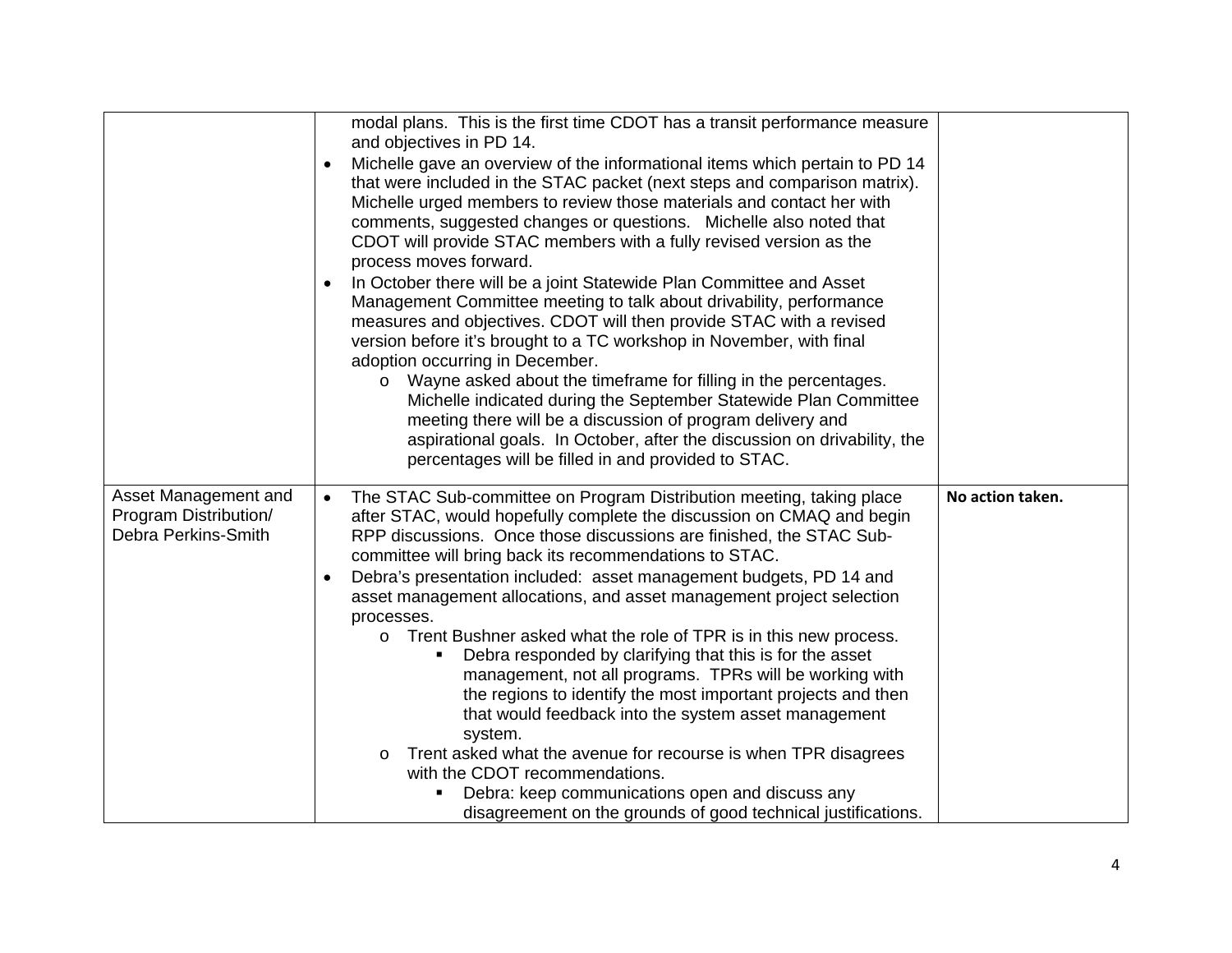|                                                                      | She reaffirmed that this is a collaborative process<br>Scott McDaniel acknowledged that this is a new approach<br>$\blacksquare$<br>and there will be a variety of treatment types. He added that<br>this approach is "more surgical". He stressed the importance<br>of trending in this direction because it will allow CDOT to put<br>more money on more parts of our roads.                                                                                                                                                                                                                                                                                                                                                                                                                                                                                                                                                                                                                                                                                                                                                                                                                                                                                                                                                                                                                                                                                                                                                                                                                                                                                                                                                                                                                                                                                                                                                                                                                                     |  |
|----------------------------------------------------------------------|--------------------------------------------------------------------------------------------------------------------------------------------------------------------------------------------------------------------------------------------------------------------------------------------------------------------------------------------------------------------------------------------------------------------------------------------------------------------------------------------------------------------------------------------------------------------------------------------------------------------------------------------------------------------------------------------------------------------------------------------------------------------------------------------------------------------------------------------------------------------------------------------------------------------------------------------------------------------------------------------------------------------------------------------------------------------------------------------------------------------------------------------------------------------------------------------------------------------------------------------------------------------------------------------------------------------------------------------------------------------------------------------------------------------------------------------------------------------------------------------------------------------------------------------------------------------------------------------------------------------------------------------------------------------------------------------------------------------------------------------------------------------------------------------------------------------------------------------------------------------------------------------------------------------------------------------------------------------------------------------------------------------|--|
| <b>CDOT Listening Tour/</b><br><b>Executive Director Don</b><br>Hunt | CDOT Executive Director Don Hunt is currently conducting listening<br>$\bullet$<br>sessions in different parts of the state with Transportation Commissioners,<br>Region Transportation Directors, and local elected officials. The first session<br>was held in Akron on September 12, with subsequent meetings scheduled<br>in La Junta, Rifle, Monte Vista, Durango, and Montrose.<br>Don gave STAC an abbreviated version of the presentation he is delivering<br>$\bullet$<br>at listening sessions. His presentation included:<br>Over the last two years CDOT has been working on how to get more<br>$\circ$<br>out of what we currently have. This requires becoming more efficient,<br>this means more dollars to construction, more out of the system, and<br>using private funding to extend public funding. At current funding<br>levels CDOT is asset maintenance and annual maintenance<br>organization.<br>Annual maintenance has been controlled by an overall management<br>$\circ$<br>and level of service system for many years. Right now, CDOT<br>attempts to achieve an overall level of service of "B-"across the state<br>and a level "B" for snow and ice removal.<br>Capital maintenance is where the big changes are occurring.<br>Through asset management, CDOT has consolidated all of its assets<br>into one pool and is working with its planning partners and the TC to<br>assign funding to maintain the system. It is important to be more risk-<br>based, always know what the lowest life cycle cost is and<br>understand what the funding trade-offs are across the asset<br>categories.<br>Surface treatment will see a great deal of change. In the past, the<br>$\circ$<br>approach was tolet the life of a road go to zero and then reconstruct<br>the road segment. The problem with this approach is that it is not<br>fiscally constrained; it did not look at the type of resources available<br>to CDOT over the next decade, and created a backlog of \$8 billion. |  |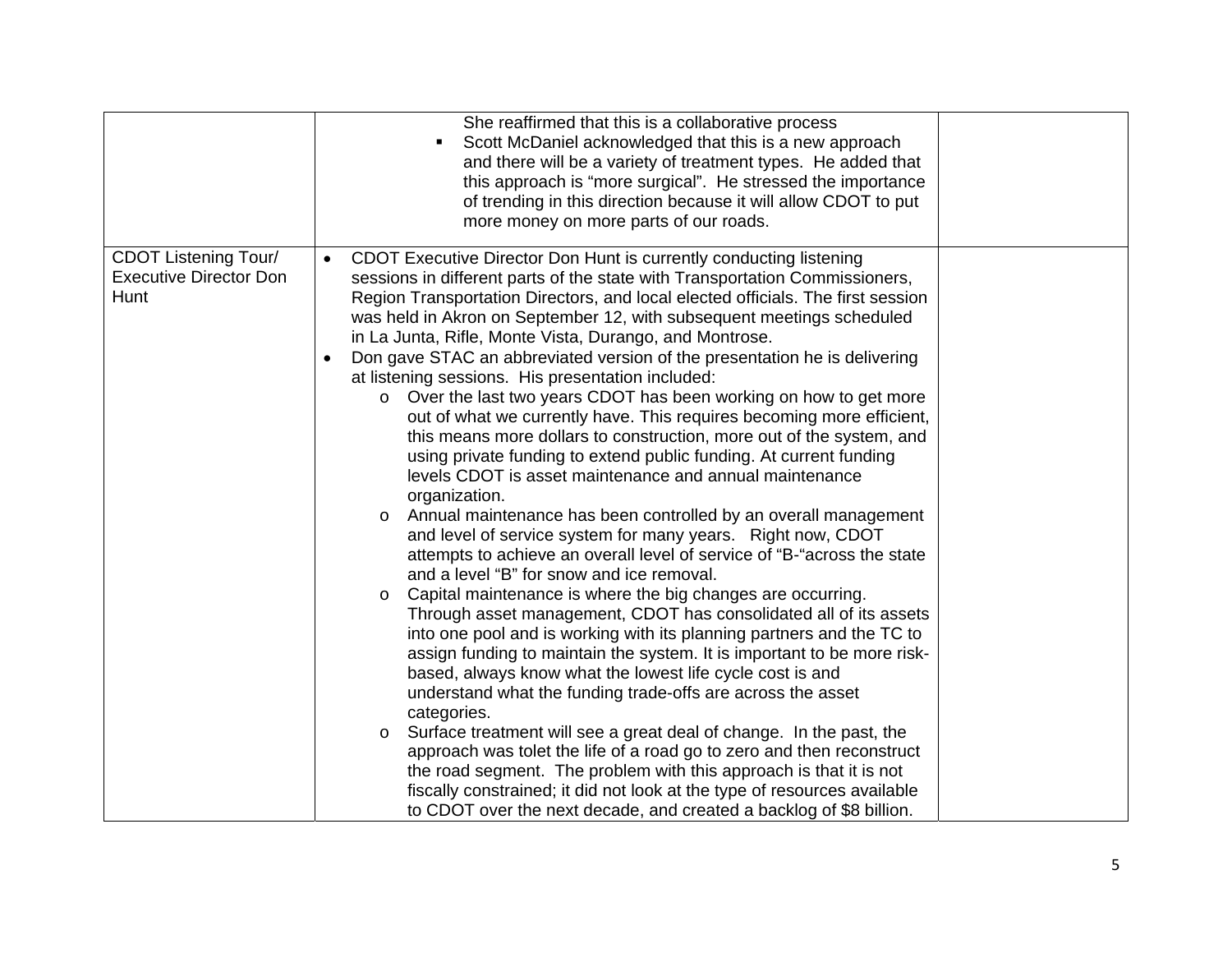|                                 | CDOT needs to honor MAP-21 and pay more attention to the<br>$\circ$<br>interstate system. Under drivability life, CDOT is attempting to<br>maintain serviceability and safety of our roadways. This means<br>targeting smaller segments of the road, instead of a complete<br>reconstruction of a larger section.<br>CDOT is looking at ways to work with FASTER safety to make it<br>$\circ$<br>more aligned with its intent and possibly enhancing the Regional<br>Priority Program (RPP).<br>There are great partnership projects coming out of RAMP. It is<br>$\circ$<br>important to note that RAMP also includes asset management. Half<br>of RAMP is going to surface treatment, bridges, culverts, and rock<br>fall mitigation.<br>MPACT 64 has been exploring a potential ballot measure. The gas<br>$\circ$<br>tax hasn't changed in twenty years.<br>The November survey done by the Colorado Transportation<br>$\circ$<br>Coalition indicated the residents of Colorado are willing to pay as |  |
|---------------------------------|-----------------------------------------------------------------------------------------------------------------------------------------------------------------------------------------------------------------------------------------------------------------------------------------------------------------------------------------------------------------------------------------------------------------------------------------------------------------------------------------------------------------------------------------------------------------------------------------------------------------------------------------------------------------------------------------------------------------------------------------------------------------------------------------------------------------------------------------------------------------------------------------------------------------------------------------------------------------------------------------------------------|--|
|                                 | much \$90 annually to improve the transportation system, just not in<br>the form of a gas tax. However, Colorado residents do support a<br>sales tax to fund transportation.<br>Under the current proposal, there would be a .7% general sales tax<br>$\circ$<br>increase with a 15 year sunset.<br>Gary Beedy clarified that there isn't opposition to funding<br>bike/ped in his area, but to a specific set-aside. Cities and<br>counties would prefer flexibility.                                                                                                                                                                                                                                                                                                                                                                                                                                                                                                                                    |  |
| FY 15 Budget/ Scott<br>Richrath | New CDOT CFO, Scott Richrath, came before STAC to introduce himself<br>No action taken.<br>$\bullet$<br>and his new Budget Director Maria Sobota. Scott replaced Ben Stein who<br>has moved to CDOT's Office of Major Project Development. Scott<br>announced that his office is kicking off a new cash management system<br>with consultant support from AECOM and DYE Management.<br>Scott clarified that while there are new systems for decision making and<br>$\bullet$<br>investment in infrastructure, the budget process remains unchanged.<br>Beginning in September, OFMB will open a dialogue with the TC on the FY<br>15 budget. The "final draft" FY 15 budget will be approved by the TC and<br>submitted to the Governor in November.<br>Rob MacDonald asked if the \$167 million bond payment is still a line<br>$\circ$                                                                                                                                                                  |  |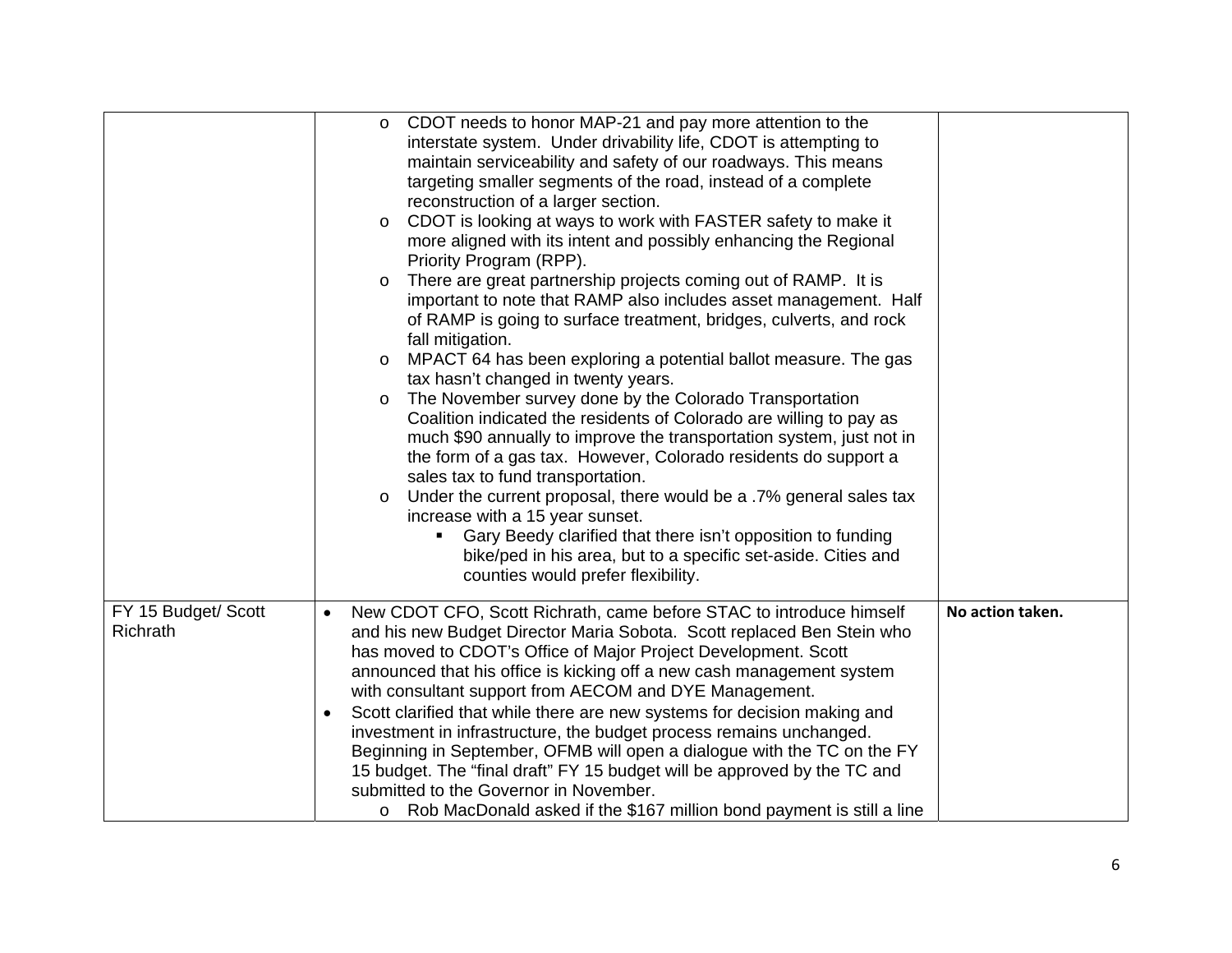|                                                                                           | item in the FY 15 budget. Scott affirmed that the bond payment is a<br>line item and will remain there in the FY 15 and FY 16 budget.<br>There will be a partial bond payment in FY 17, completing payments.                                                                                                                                                                                                                                                                                                                                                                                                                                                                                                                                                                                                                                                                                                                                                                                                                                                                                                                                                                                                                                                                                                                                                   |                                      |
|-------------------------------------------------------------------------------------------|----------------------------------------------------------------------------------------------------------------------------------------------------------------------------------------------------------------------------------------------------------------------------------------------------------------------------------------------------------------------------------------------------------------------------------------------------------------------------------------------------------------------------------------------------------------------------------------------------------------------------------------------------------------------------------------------------------------------------------------------------------------------------------------------------------------------------------------------------------------------------------------------------------------------------------------------------------------------------------------------------------------------------------------------------------------------------------------------------------------------------------------------------------------------------------------------------------------------------------------------------------------------------------------------------------------------------------------------------------------|--------------------------------------|
| <b>Colorado Energy Office</b><br>(CEO) Compressed<br>Natural Gas/ Tom Hunt,<br><b>CEO</b> | Tom Hunt of the Colorado Energy Office (CEO) provided a presentation on<br>the CEO's proposal for a statewide CNG program to be funded, if approved,<br>with CMAQ funds. The CEO proposal would fund the purchase of CNG<br>vehicles in non-attainment and maintenance areas, and CNG fueling<br>infrastructure in all areas of the state.<br>CNG and EV fueling infrastructure are newly eligible in all areas of the state<br>$\bullet$<br>(not just non-attainment and maintenance areas) under MAP-21.<br>CEO's Proposal includes CMAQ funding for four years-\$10 million in the<br>$\bullet$<br>first year, \$7 million in years 2 and 3, and \$6 million in the fourth year.<br>Experience from other states indicates that in order to maintain confidence<br>in fuel availability, stations should be spaced every 50-100 miles along<br>major corridors. This would mean 25-30 new stations total in the state,<br>approximately 10-15 in non-attainment areas and 10-15 elsewhere. It has<br>been estimated that it takes between 50-100 vehicles to support a station.<br>The CEO proposal and support for CMAQ funding of the proposal will be the<br>$\bullet$<br>subject of the STAC Program Distribution Subcommittee meeting after<br>STAC. The full STAC will hear recommendations from the Program<br>Distribution Subcommittee in October. | No action taken.                     |
| Transit and Rail Updates/<br>David Krustsinger<br>RAMP Update/Tim                         | David Krustsinger announced that there will be meetings across the ten<br>$\bullet$<br>TPRs to support the development of the State Transit Plan. There will be<br>one meeting with a technical working group in each TPR and two open<br>houses in each TPR. Tracy McDonald will be in contact with the TPRs, if<br>she hasn't already, as those meetings are being scheduled.<br>Both the Advanced Guide-Way Feasibility Study on the I-70 Mountain<br>$\bullet$<br>Corridor and the Inter-regional Connectivity Study on the Front Range<br>between Fort Collins and Pueblo are coming to a close. Both studies are<br>showing cost/benefit ratios of greater than one.<br>Tom Mauser updated STAC on FASTER Transit. There will be a call for<br>$\bullet$<br>FASTER Transit projects for FY 15 and FY 16 in late September or early<br>October.                                                                                                                                                                                                                                                                                                                                                                                                                                                                                                           | No action taken.<br>No action taken. |
|                                                                                           | Tim Harris provided an update on the status of the RAMP Program.<br>$\bullet$                                                                                                                                                                                                                                                                                                                                                                                                                                                                                                                                                                                                                                                                                                                                                                                                                                                                                                                                                                                                                                                                                                                                                                                                                                                                                  |                                      |